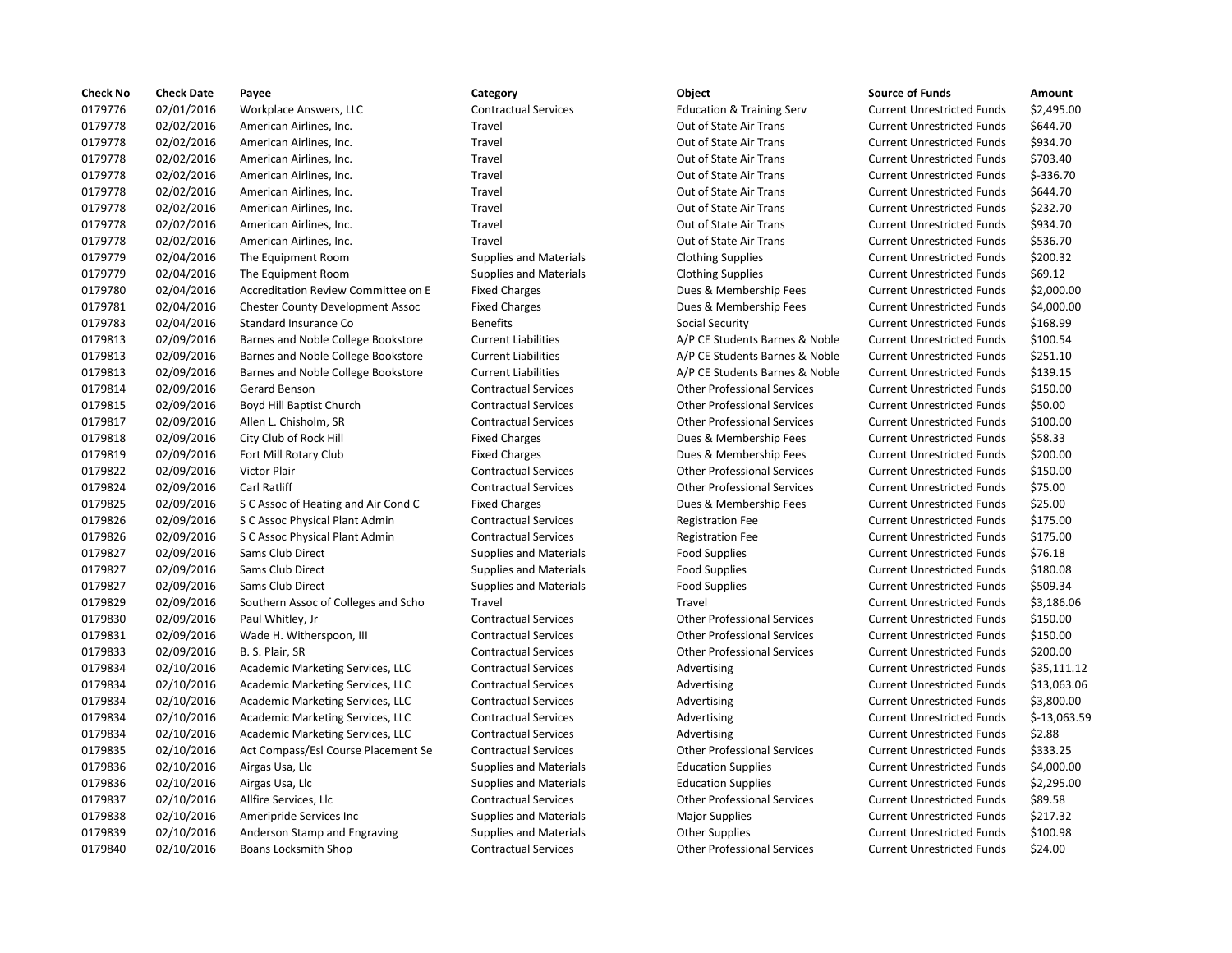| <b>Check No</b> | <b>Check Date</b> | Payee                                     | Category                      | Object                             | <b>Source of Funds</b>            | Amount     |
|-----------------|-------------------|-------------------------------------------|-------------------------------|------------------------------------|-----------------------------------|------------|
| 0179841         | 02/10/2016        | Bouley Printing Co. Inc.                  | <b>Contractual Services</b>   | Printing                           | <b>Current Unrestricted Funds</b> | \$1,796.00 |
| 0179842         | 02/10/2016        | Canon Solutions America Inc               | <b>Fixed Charges</b>          | Leased To Own Equip                | <b>Current Unrestricted Funds</b> | \$26.05    |
| 0179842         | 02/10/2016        | Canon Solutions America Inc               | <b>Fixed Charges</b>          | Leased To Own Equip                | <b>Current Unrestricted Funds</b> | \$37.90    |
| 0179842         | 02/10/2016        | Canon Solutions America Inc               | <b>Fixed Charges</b>          | Leased To Own Equip                | <b>Current Unrestricted Funds</b> | \$38.87    |
| 0179842         | 02/10/2016        | Canon Solutions America Inc               | <b>Fixed Charges</b>          | Leased To Own Equip                | <b>Current Unrestricted Funds</b> | \$5.27     |
| 0179842         | 02/10/2016        | Canon Solutions America Inc               | <b>Fixed Charges</b>          | Leased To Own Equip                | <b>Current Unrestricted Funds</b> | \$6.99     |
| 0179842         | 02/10/2016        | Canon Solutions America Inc               | <b>Fixed Charges</b>          | Leased To Own Equip                | <b>Current Unrestricted Funds</b> | \$5.87     |
| 0179842         | 02/10/2016        | Canon Solutions America Inc               | <b>Fixed Charges</b>          | Leased To Own Equip                | <b>Current Unrestricted Funds</b> | \$7.77     |
| 0179842         | 02/10/2016        | Canon Solutions America Inc               | <b>Fixed Charges</b>          | Leased To Own Equip                | <b>Current Unrestricted Funds</b> | \$2,697.21 |
| 0179842         | 02/10/2016        | Canon Solutions America Inc               | <b>Supplies and Materials</b> | <b>Photocopy Supplies</b>          | <b>Current Unrestricted Funds</b> | \$196.14   |
| 0179842         | 02/10/2016        | Canon Solutions America Inc               | <b>Supplies and Materials</b> | <b>Photocopy Supplies</b>          | <b>Current Unrestricted Funds</b> | \$88.35    |
| 0179843         | 02/10/2016        | Dade Paper and Bag Co                     | <b>Supplies and Materials</b> | Janitorial Supplies                | <b>Current Unrestricted Funds</b> | \$3,381.38 |
| 0179843         | 02/10/2016        | Dade Paper and Bag Co                     | <b>Supplies and Materials</b> | Janitorial Supplies                | <b>Current Unrestricted Funds</b> | \$463.96   |
| 0179844         | 02/10/2016        | Data Network Solutions Inc                | <b>Contractual Services</b>   | <b>Other Contractual Services</b>  | <b>Current Unrestricted Funds</b> | \$1,186.55 |
| 0179844         | 02/10/2016        | Data Network Solutions Inc                | <b>Contractual Services</b>   | <b>Other Contractual Services</b>  | <b>Current Unrestricted Funds</b> | \$3,321.20 |
| 0179844         | 02/10/2016        | Data Network Solutions Inc                | <b>Contractual Services</b>   | <b>Other Contractual Services</b>  | <b>Current Unrestricted Funds</b> | \$4,981.80 |
| 0179844         | 02/10/2016        | Data Network Solutions Inc                | <b>Contractual Services</b>   | <b>Other Contractual Services</b>  | <b>Current Unrestricted Funds</b> | \$1,660.60 |
| 0179844         | 02/10/2016        | Data Network Solutions Inc                | <b>Contractual Services</b>   | <b>Other Contractual Services</b>  | <b>Current Unrestricted Funds</b> | \$1,660.60 |
| 0179844         | 02/10/2016        | Data Network Solutions Inc                | <b>Contractual Services</b>   | <b>Other Contractual Services</b>  | <b>Current Unrestricted Funds</b> | \$1,660.60 |
| 0179845         | 02/10/2016        | Dell Computer Corporation                 | <b>Supplies and Materials</b> | <b>Education Supplies</b>          | <b>Current Restricted Funds</b>   | \$1,164.77 |
| 0179845         | 02/10/2016        | Dell Computer Corporation                 | <b>Supplies and Materials</b> | <b>Education Supplies</b>          | <b>Current Restricted Funds</b>   | \$39,604.8 |
| 0179845         | 02/10/2016        | Dell Computer Corporation                 | <b>Supplies and Materials</b> | <b>Education Supplies</b>          | <b>Current Restricted Funds</b>   | \$2,849.98 |
| 0179845         | 02/10/2016        | Dell Computer Corporation                 | <b>Supplies and Materials</b> | <b>Education Supplies</b>          | <b>Current Restricted Funds</b>   | \$0.02     |
| 0179846         | 02/10/2016        | The Equipment Room                        | <b>Supplies and Materials</b> | <b>Clothing Supplies</b>           | <b>Current Unrestricted Funds</b> | \$350.00   |
| 0179846         | 02/10/2016        | The Equipment Room                        | <b>Supplies and Materials</b> | <b>Clothing Supplies</b>           | <b>Current Unrestricted Funds</b> | \$812.00   |
| 0179846         | 02/10/2016        | The Equipment Room                        | <b>Supplies and Materials</b> | <b>Clothing Supplies</b>           | <b>Current Unrestricted Funds</b> | \$350.00   |
| 0179847         | 02/10/2016        | Function Point Productivy Software        | <b>Contractual Services</b>   | <b>Other Professional Services</b> | <b>Current Unrestricted Funds</b> | \$2,328.00 |
| 0179847         | 02/10/2016        | <b>Function Point Productivy Software</b> | <b>Contractual Services</b>   | <b>Other Professional Services</b> | <b>Current Unrestricted Funds</b> | \$2,199.00 |
| 0179848         | 02/10/2016        | Graybar Electric Co                       | <b>Contractual Services</b>   | General Repair                     | <b>Current Unrestricted Funds</b> | \$236.77   |
| 0179848         | 02/10/2016        | Graybar Electric Co                       | <b>Contractual Services</b>   | General Repair                     | <b>Current Unrestricted Funds</b> | \$188.03   |
| 0179848         | 02/10/2016        | Graybar Electric Co                       | <b>Contractual Services</b>   | General Repair                     | <b>Current Unrestricted Funds</b> | \$21.96    |
| 0179848         | 02/10/2016        | Graybar Electric Co                       | <b>Contractual Services</b>   | General Repair                     | <b>Current Unrestricted Funds</b> | \$108.44   |
| 0179849         | 02/10/2016        | Sylvia Hawkins                            | <b>Contractual Services</b>   | <b>Other Contractual Services</b>  | <b>Current Unrestricted Funds</b> | \$100.00   |
| 0179850         | 02/10/2016        | Honey Baked Ham Company                   | <b>Supplies and Materials</b> | <b>Food Supplies</b>               | <b>Current Unrestricted Funds</b> | \$507.37   |
| 0179850         | 02/10/2016        | Honey Baked Ham Company                   | <b>Supplies and Materials</b> | <b>Food Supplies</b>               | <b>Current Unrestricted Funds</b> | \$1,107.00 |
| 0179851         | 02/10/2016        | Hunter Aligning and Balancing             | <b>Supplies and Materials</b> | <b>Education Supplies</b>          | <b>Current Unrestricted Funds</b> | \$415.21   |
| 0179852         | 02/10/2016        | Keck and Wood, Inc                        | Permanent Improvements        | Fees, Arch, Eng & Other            | Unexpended Plant                  | \$1,715.00 |
| 0179853         | 02/10/2016        | Lancaster News                            | <b>Contractual Services</b>   | Advertising                        | <b>Current Unrestricted Funds</b> | \$1,049.61 |
| 0179854         | 02/10/2016        | Love Security Services Inc                | <b>Contractual Services</b>   | <b>Other Contractual Services</b>  | <b>Current Unrestricted Funds</b> | \$432.00   |
| 0179854         | 02/10/2016        | Love Security Services Inc                | <b>Contractual Services</b>   | <b>Other Contractual Services</b>  | <b>Current Unrestricted Funds</b> | \$588.60   |
| 0179855         | 02/10/2016        | Merus Refreshment Services Inc            | <b>Supplies and Materials</b> | <b>Food Supplies</b>               | <b>Current Unrestricted Funds</b> | \$147.02   |
| 0179856         | 02/10/2016        | Mitre Design Inc                          | <b>Contractual Services</b>   | <b>Other Professional Services</b> | <b>Current Unrestricted Funds</b> | \$1,750.00 |
| 0179856         | 02/10/2016        | Mitre Design Inc                          | <b>Contractual Services</b>   | <b>Other Professional Services</b> | <b>Current Unrestricted Funds</b> | \$4,100.00 |
| 0179856         | 02/10/2016        | Mitre Design Inc                          | <b>Contractual Services</b>   | <b>Other Professional Services</b> | <b>Current Unrestricted Funds</b> | \$600.00   |
| 0179856         | 02/10/2016        | Mitre Design Inc                          | <b>Contractual Services</b>   | <b>Other Professional Services</b> | <b>Current Unrestricted Funds</b> | \$300.00   |
| 0179857         | 02/10/2016        | Overhead Door of Rock Hill                | <b>Contractual Services</b>   | <b>Other Professional Services</b> | <b>Current Unrestricted Funds</b> | \$644.75   |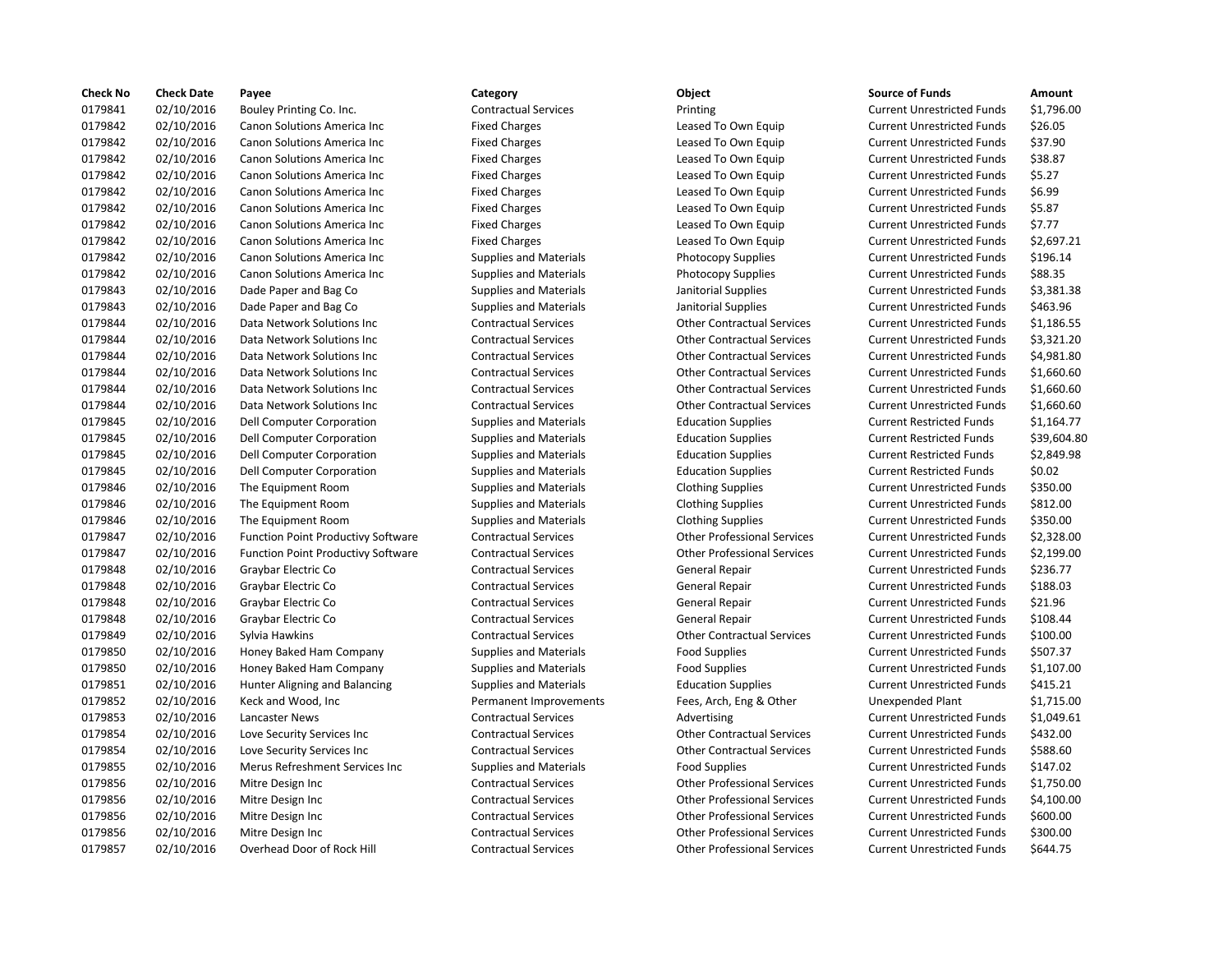| <b>Check No</b> | <b>Check Date</b> | Payee                                   | Category                      | Object                             | <b>Source of Funds</b>            | Amount     |
|-----------------|-------------------|-----------------------------------------|-------------------------------|------------------------------------|-----------------------------------|------------|
| 0179858         | 02/10/2016        | Panera Llc                              | <b>Supplies and Materials</b> | <b>Food Supplies</b>               | <b>Current Unrestricted Funds</b> | \$72.15    |
| 0179858         | 02/10/2016        | Panera Llc                              | <b>Supplies and Materials</b> | <b>Food Supplies</b>               | <b>Current Unrestricted Funds</b> | \$91.53    |
| 0179858         | 02/10/2016        | Panera Llc                              | <b>Supplies and Materials</b> | <b>Food Supplies</b>               | <b>Current Unrestricted Funds</b> | \$178.69   |
| 0179859         | 02/10/2016        | <b>Praxair Distribution Inc</b>         | <b>Supplies and Materials</b> | <b>Education Supplies</b>          | <b>Current Unrestricted Funds</b> | \$164.66   |
| 0179860         | 02/10/2016        | <b>Radco Construction Services Inc.</b> | <b>Contractual Services</b>   | <b>Other Professional Services</b> | <b>Current Unrestricted Funds</b> | \$265.00   |
| 0179861         | 02/10/2016        | Rci of Sc Inc                           | Permanent Improvements        | Reimbursables                      | <b>Unexpended Plant</b>           | \$52.80    |
| 0179861         | 02/10/2016        | Rci of Sc Inc                           | Permanent Improvements        | Fees, Arch, Eng & Other            | <b>Unexpended Plant</b>           | \$240.00   |
| 0179862         | 02/10/2016        | Saf Technologies Inc                    | <b>Contractual Services</b>   | <b>Other Professional Services</b> | <b>Current Unrestricted Funds</b> | \$591.25   |
| 0179862         | 02/10/2016        | Saf Technologies Inc                    | <b>Contractual Services</b>   | <b>Other Professional Services</b> | <b>Current Unrestricted Funds</b> | \$975.00   |
| 0179862         | 02/10/2016        | Saf Technologies Inc                    | <b>Contractual Services</b>   | <b>Other Professional Services</b> | <b>Current Unrestricted Funds</b> | \$575.00   |
| 0179862         | 02/10/2016        | Saf Technologies Inc                    | <b>Contractual Services</b>   | <b>Other Professional Services</b> | <b>Current Unrestricted Funds</b> | \$350.00   |
| 0179863         | 02/10/2016        | Siteone Landscape Supply, Llc           | <b>Supplies and Materials</b> | <b>Maintenance Supplies</b>        | <b>Current Unrestricted Funds</b> | \$87.33    |
| 0179864         | 02/10/2016        | Sourceone Healthcare                    | <b>Supplies and Materials</b> | Medical & Lab Supplies             | <b>Current Unrestricted Funds</b> | \$85.00    |
| 0179865         | 02/10/2016        | Staffmark                               | <b>Contractual Services</b>   | <b>Other Professional Services</b> | <b>Current Unrestricted Funds</b> | \$293.20   |
| 0179865         | 02/10/2016        | Staffmark                               | <b>Contractual Services</b>   | <b>Other Contractual Services</b>  | <b>Current Unrestricted Funds</b> | \$529.20   |
| 0179866         | 02/10/2016        | Sysco Food Services of Charlotte Ll     | <b>Supplies and Materials</b> | <b>Food Supplies</b>               | <b>Current Unrestricted Funds</b> | \$84.22    |
| 0179866         | 02/10/2016        | Sysco Food Services of Charlotte Ll     | <b>Supplies and Materials</b> | <b>Food Supplies</b>               | <b>Current Unrestricted Funds</b> | \$1,290.62 |
| 0179866         | 02/10/2016        | Sysco Food Services of Charlotte Ll     | <b>Supplies and Materials</b> | <b>Food Supplies</b>               | <b>Current Unrestricted Funds</b> | \$65.16    |
| 0179866         | 02/10/2016        | Sysco Food Services of Charlotte Ll     | <b>Supplies and Materials</b> | <b>Food Supplies</b>               | <b>Current Unrestricted Funds</b> | \$1,000.26 |
| 0179866         | 02/10/2016        | Sysco Food Services of Charlotte Ll     | <b>Supplies and Materials</b> | <b>Food Supplies</b>               | <b>Current Unrestricted Funds</b> | \$1,017.77 |
| 0179866         | 02/10/2016        | Sysco Food Services of Charlotte Ll     | <b>Supplies and Materials</b> | <b>Food Supplies</b>               | <b>Current Unrestricted Funds</b> | \$1,096.68 |
| 0179867         | 02/10/2016        | Time Warner Cable Media Inc.            | <b>Contractual Services</b>   | Advertising                        | <b>Current Unrestricted Funds</b> | \$2,038.00 |
| 0179867         | 02/10/2016        | Time Warner Cable Media Inc.            | <b>Contractual Services</b>   | Advertising                        | <b>Current Unrestricted Funds</b> | \$686.00   |
| 0179867         | 02/10/2016        | Time Warner Cable Media Inc.            | <b>Contractual Services</b>   | Advertising                        | <b>Current Unrestricted Funds</b> | \$717.50   |
| 0179867         | 02/10/2016        | Time Warner Cable Media Inc.            | <b>Contractual Services</b>   | Advertising                        | <b>Current Unrestricted Funds</b> | \$3,539.50 |
| 0179867         | 02/10/2016        | Time Warner Cable Media Inc.            | <b>Contractual Services</b>   | Advertising                        | <b>Current Unrestricted Funds</b> | \$3,974.00 |
| 0179868         | 02/10/2016        | U Save Auto Rental                      | Travel                        | Travel                             | <b>Current Unrestricted Funds</b> | \$51.48    |
| 0179868         | 02/10/2016        | U Save Auto Rental                      | Travel                        | Travel                             | <b>Current Unrestricted Funds</b> | \$173.47   |
| 0179868         | 02/10/2016        | U Save Auto Rental                      | Travel                        | Travel                             | <b>Current Unrestricted Funds</b> | \$95.85    |
| 0179869         | 02/10/2016        | Unified Av Systems                      | <b>Supplies and Materials</b> | <b>Education Supplies</b>          | <b>Current Restricted Funds</b>   | \$3,149.00 |
| 0179869         | 02/10/2016        | Unified Av Systems                      | <b>Supplies and Materials</b> | <b>Education Supplies</b>          | <b>Current Restricted Funds</b>   | \$175.00   |
| 0179869         | 02/10/2016        | Unified Av Systems                      | <b>Supplies and Materials</b> | <b>Education Supplies</b>          | <b>Current Restricted Funds</b>   | \$1,075.00 |
| 0179869         | 02/10/2016        | Unified Av Systems                      | <b>Supplies and Materials</b> | <b>Education Supplies</b>          | <b>Current Restricted Funds</b>   | \$66.29    |
| 0179869         | 02/10/2016        | Unified Av Systems                      | <b>Supplies and Materials</b> | <b>Education Supplies</b>          | <b>Current Restricted Funds</b>   | \$424.29   |
| 0179869         | 02/10/2016        | Unified Av Systems                      | <b>Supplies and Materials</b> | <b>Education Supplies</b>          | <b>Current Restricted Funds</b>   | \$35.00    |
| 0179869         | 02/10/2016        | Unified Av Systems                      | <b>Supplies and Materials</b> | <b>Education Supplies</b>          | <b>Current Restricted Funds</b>   | \$40.00    |
| 0179869         | 02/10/2016        | Unified Av Systems                      | <b>Supplies and Materials</b> | <b>Other Supplies</b>              | <b>Unexpended Plant</b>           | \$2,389.00 |
| 0179869         | 02/10/2016        | Unified Av Systems                      | <b>Supplies and Materials</b> | <b>Other Supplies</b>              | <b>Unexpended Plant</b>           | \$1,037.00 |
| 0179869         | 02/10/2016        | Unified Av Systems                      | <b>Supplies and Materials</b> | <b>Other Supplies</b>              | Unexpended Plant                  | \$230.00   |
| 0179870         | 02/10/2016        | Waiter's Choice Catering                | <b>Supplies and Materials</b> | <b>Food Supplies</b>               | <b>Current Unrestricted Funds</b> | \$496.41   |
| 0179870         | 02/10/2016        | <b>Waiter's Choice Catering</b>         | <b>Supplies and Materials</b> | <b>Food Supplies</b>               | <b>Current Unrestricted Funds</b> | \$552.17   |
| 0179870         | 02/10/2016        | <b>Waiter's Choice Catering</b>         | <b>Supplies and Materials</b> | <b>Food Supplies</b>               | <b>Current Unrestricted Funds</b> | \$303.17   |
| 0179870         | 02/10/2016        | <b>Waiter's Choice Catering</b>         | <b>Supplies and Materials</b> | <b>Food Supplies</b>               | <b>Current Unrestricted Funds</b> | \$552.17   |
| 0179871         | 02/10/2016        | Waste Management of the Carolinas       | <b>Contractual Services</b>   | <b>Utilities</b>                   | <b>Current Unrestricted Funds</b> | \$254.88   |
| 0179872         | 02/10/2016        | <b>West Group</b>                       | Equipment                     | Library Books, Maps & Film         | <b>Current Unrestricted Funds</b> | \$764.67   |
| 0179873         | 02/10/2016        | White Office Furniture                  | <b>Contractual Services</b>   | <b>Other Professional Services</b> | <b>Current Unrestricted Funds</b> | \$440.00   |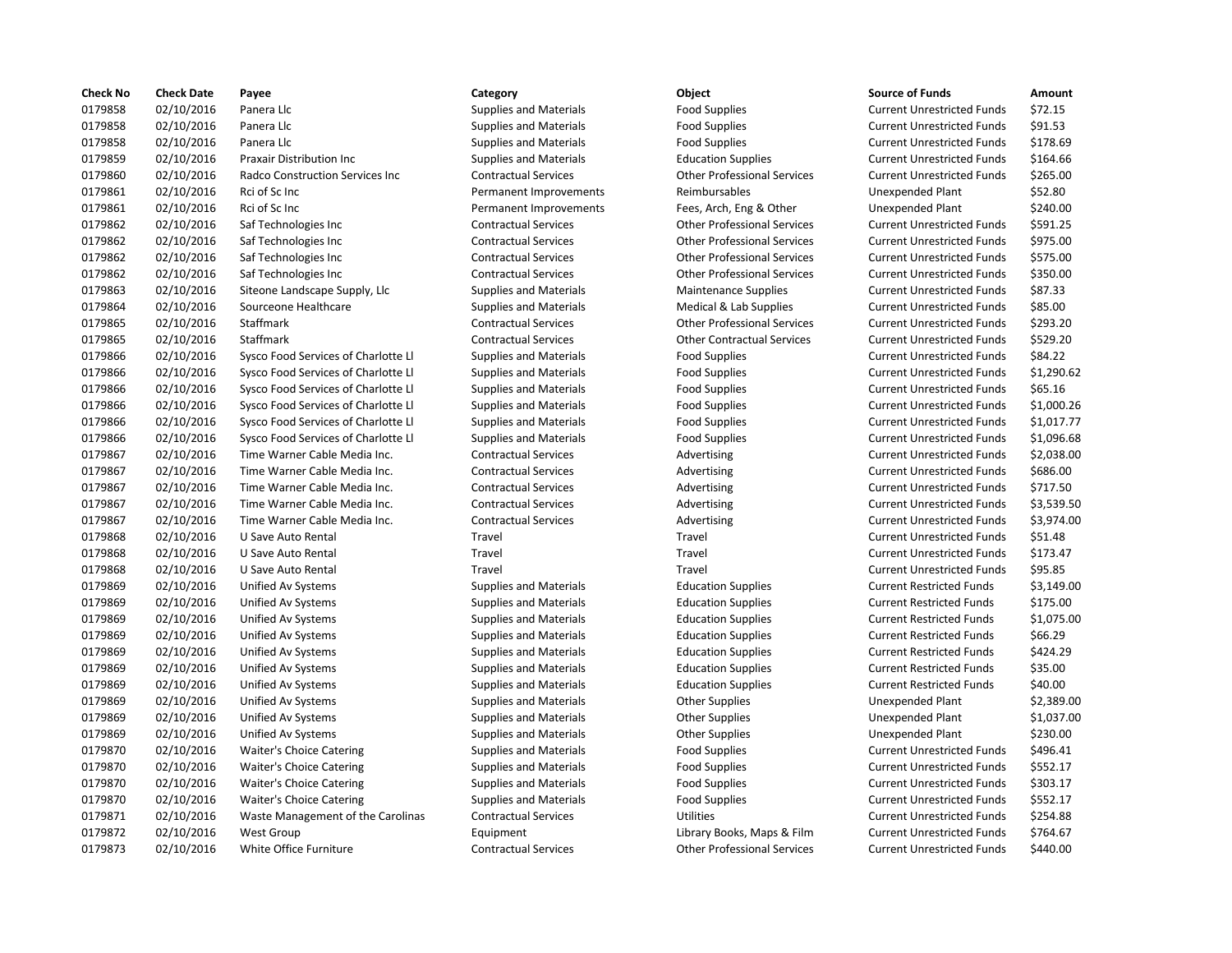| <b>Check No</b> | <b>Check Date</b> | Payee                                          | Category                      | Object                             | <b>Source of Funds</b>            | Amount      |
|-----------------|-------------------|------------------------------------------------|-------------------------------|------------------------------------|-----------------------------------|-------------|
| 0179874         | 02/10/2016        | Wolfram Research Inc                           | <b>Supplies and Materials</b> | <b>Education Supplies</b>          | <b>Current Unrestricted Funds</b> | \$3,314.00  |
| 0179874         | 02/10/2016        | Wolfram Research Inc                           | <b>Supplies and Materials</b> | <b>Education Supplies</b>          | <b>Current Unrestricted Funds</b> | \$20.00     |
| 0179875         | 02/10/2016        | <b>Xerox Corporation</b>                       | <b>Fixed Charges</b>          | Leased To Own Equip                | <b>Current Unrestricted Funds</b> | \$970.53    |
| 0179875         | 02/10/2016        | Xerox Corporation                              | <b>Fixed Charges</b>          | Leased To Own Equip                | <b>Current Unrestricted Funds</b> | \$280.12    |
| 0179876         | 02/10/2016        | Youvisit Llc                                   | <b>Contractual Services</b>   | Advertising                        | <b>Current Unrestricted Funds</b> | \$1,526.00  |
| 0179877         | 02/10/2016        | Office of Insurance Services                   | <b>Current Liabilities</b>    | State Insurance Employee           | <b>Current Unrestricted Funds</b> | \$184,185.7 |
| 0179877         | 02/10/2016        | Office of Insurance Services                   | <b>Current Liabilities</b>    | State Opt Life                     | <b>Current Unrestricted Funds</b> | \$4,946.72  |
| 0179877         | 02/10/2016        | Office of Insurance Services                   | <b>Current Liabilities</b>    | Dep Life Insurance                 | <b>Current Unrestricted Funds</b> | \$101.20    |
| 0179877         | 02/10/2016        | Office of Insurance Services                   | <b>Current Liabilities</b>    | Supp Long Term Disability          | <b>Current Unrestricted Funds</b> | \$1,928.94  |
| 0179877         | 02/10/2016        | Office of Insurance Services                   | <b>Current Liabilities</b>    | Dental Plus Employee               | <b>Current Unrestricted Funds</b> | \$5,849.38  |
| 0179877         | 02/10/2016        | Office of Insurance Services                   | <b>Current Liabilities</b>    | State Vison Plan                   | <b>Current Unrestricted Funds</b> | \$2,038.12  |
| 0179877         | 02/10/2016        | Office of Insurance Services                   | <b>Current Liabilities</b>    | <b>State Dental Employee</b>       | <b>Current Unrestricted Funds</b> | \$4,914.74  |
| 0179877         | 02/10/2016        | Office of Insurance Services                   | <b>Current Liabilities</b>    | <b>Tobacco Surcharge</b>           | <b>Current Unrestricted Funds</b> | \$840.00    |
| 0179878         | 02/10/2016        | <b>Eloquent Creations Catering &amp; Desig</b> | <b>Current Assets</b>         | <b>Prepaid Expenses</b>            | <b>Current Unrestricted Funds</b> | \$9,320.00  |
| 0179879         | 02/10/2016        | <b>Waterford Property Owners Assoc</b>         | <b>Contractual Services</b>   | <b>Other Professional Services</b> | <b>Current Unrestricted Funds</b> | \$674.62    |
| 0179896         | 02/12/2016        | A3 Communications, Inc.                        | <b>Contractual Services</b>   | <b>Other Professional Services</b> | <b>County Projects</b>            | \$7,600.00  |
| 0179897         | 02/12/2016        | Act Compass/Esl Course Placement Se            | <b>Contractual Services</b>   | <b>Other Professional Services</b> | <b>Current Unrestricted Funds</b> | \$20.50     |
| 0179898         | 02/12/2016        | Jack L. Anthony, JR                            | <b>Contractual Services</b>   | <b>Other Professional Services</b> | <b>Current Unrestricted Funds</b> | \$2,991.43  |
| 0179899         | 02/12/2016        | <b>Atlanta Dental Supply</b>                   | <b>Contractual Services</b>   | General Repair                     | <b>Current Unrestricted Funds</b> | \$152.00    |
| 0179900         | 02/12/2016        | Boans Locksmith Shop                           | <b>Contractual Services</b>   | <b>Other Professional Services</b> | <b>Current Unrestricted Funds</b> | \$85.00     |
| 0179901         | 02/12/2016        | C C Dickson                                    | <b>Contractual Services</b>   | General Repair                     | <b>Current Unrestricted Funds</b> | \$435.37    |
| 0179902         | 02/12/2016        | Canon Solutions America Inc                    | <b>Fixed Charges</b>          | Rental Other                       | <b>Current Unrestricted Funds</b> | \$34.88     |
| 0179902         | 02/12/2016        | Canon Solutions America Inc                    | <b>Fixed Charges</b>          | Leased To Own Equip                | <b>Current Unrestricted Funds</b> | \$1,021.78  |
| 0179903         | 02/12/2016        | Carolina Couriers, LLC                         | <b>Contractual Services</b>   | <b>Other Contractual Services</b>  | <b>Current Unrestricted Funds</b> | \$630.00    |
| 0179904         | 02/12/2016        | City Electric Accounts - Sc                    | <b>Contractual Services</b>   | <b>General Repair</b>              | <b>Current Unrestricted Funds</b> | \$193.63    |
| 0179904         | 02/12/2016        | City Electric Accounts - Sc                    | <b>Contractual Services</b>   | <b>General Repair</b>              | <b>Current Unrestricted Funds</b> | \$151.88    |
| 0179904         | 02/12/2016        | City Electric Accounts - Sc                    | <b>Contractual Services</b>   | General Repair                     | <b>Current Unrestricted Funds</b> | $$-270.35$  |
| 0179905         | 02/12/2016        | Club Colors                                    | <b>Supplies and Materials</b> | <b>Education Supplies</b>          | <b>Current Unrestricted Funds</b> | \$883.75    |
| 0179905         | 02/12/2016        | Club Colors                                    | <b>Supplies and Materials</b> | <b>Education Supplies</b>          | <b>Current Unrestricted Funds</b> | \$1,262.50  |
| 0179905         | 02/12/2016        | Club Colors                                    | <b>Supplies and Materials</b> | <b>Education Supplies</b>          | <b>Current Unrestricted Funds</b> | \$1,262.50  |
| 0179905         | 02/12/2016        | Club Colors                                    | <b>Supplies and Materials</b> | <b>Education Supplies</b>          | <b>Current Unrestricted Funds</b> | \$1,010.00  |
| 0179905         | 02/12/2016        | Club Colors                                    | <b>Supplies and Materials</b> | <b>Education Supplies</b>          | <b>Current Unrestricted Funds</b> | \$528.75    |
| 0179905         | 02/12/2016        | Club Colors                                    | <b>Supplies and Materials</b> | <b>Education Supplies</b>          | <b>Current Unrestricted Funds</b> | \$352.50    |
| 0179905         | 02/12/2016        | Club Colors                                    | <b>Supplies and Materials</b> | <b>Education Supplies</b>          | <b>Current Unrestricted Funds</b> | \$115.00    |
| 0179906         | 02/12/2016        | Dade Paper and Bag Co                          | <b>Supplies and Materials</b> | Janitorial Supplies                | <b>Current Unrestricted Funds</b> | \$433.35    |
| 0179906         | 02/12/2016        | Dade Paper and Bag Co                          | <b>Supplies and Materials</b> | Janitorial Supplies                | <b>Current Unrestricted Funds</b> | \$1,338.75  |
| 0179907         | 02/12/2016        | Davis & Floyd, Inc.                            | Permanent Improvements        | Reimbursables                      | Unexpended Plant                  | \$149.62    |
| 0179907         | 02/12/2016        | Davis & Floyd, Inc.                            | Permanent Improvements        | Fees, Arch, Eng & Other            | <b>Unexpended Plant</b>           | \$630.00    |
| 0179907         | 02/12/2016        | Davis & Floyd, Inc.                            | Permanent Improvements        | Fees, Arch, Eng & Other            | <b>Unexpended Plant</b>           | \$3,027.00  |
| 0179908         | 02/12/2016        | Love Chevrolet Company                         | Equipment                     | Motor Vehicle                      | <b>County Projects</b>            | \$18,029.00 |
| 0179908         | 02/12/2016        | Love Chevrolet Company                         | Equipment                     | Motor Vehicle                      | <b>County Projects</b>            | \$300.00    |
| 0179909         | 02/12/2016        | Mid-Carolina Ahec, Inc.                        | <b>Contractual Services</b>   | <b>Other Professional Services</b> | <b>Current Unrestricted Funds</b> | \$32.00     |
| 0179910         | 02/12/2016        | Ontario Investments, Inc.                      | <b>Fixed Charges</b>          | Leased To Own Equip                | <b>Current Unrestricted Funds</b> | \$1,730.13  |
| 0179911         | 02/12/2016        | OSS LLC                                        | Equipment                     | <b>Educational Equipment</b>       | <b>Current Restricted Funds</b>   | \$15,090.00 |
| 0179911         | 02/12/2016        | OSS LLC                                        | Equipment                     | <b>Educational Equipment</b>       | <b>Current Restricted Funds</b>   | \$1,103.74  |
| 0179911         | 02/12/2016        | OSS LLC                                        | Equipment                     | <b>Educational Equipment</b>       | <b>Current Restricted Funds</b>   | \$11,200.00 |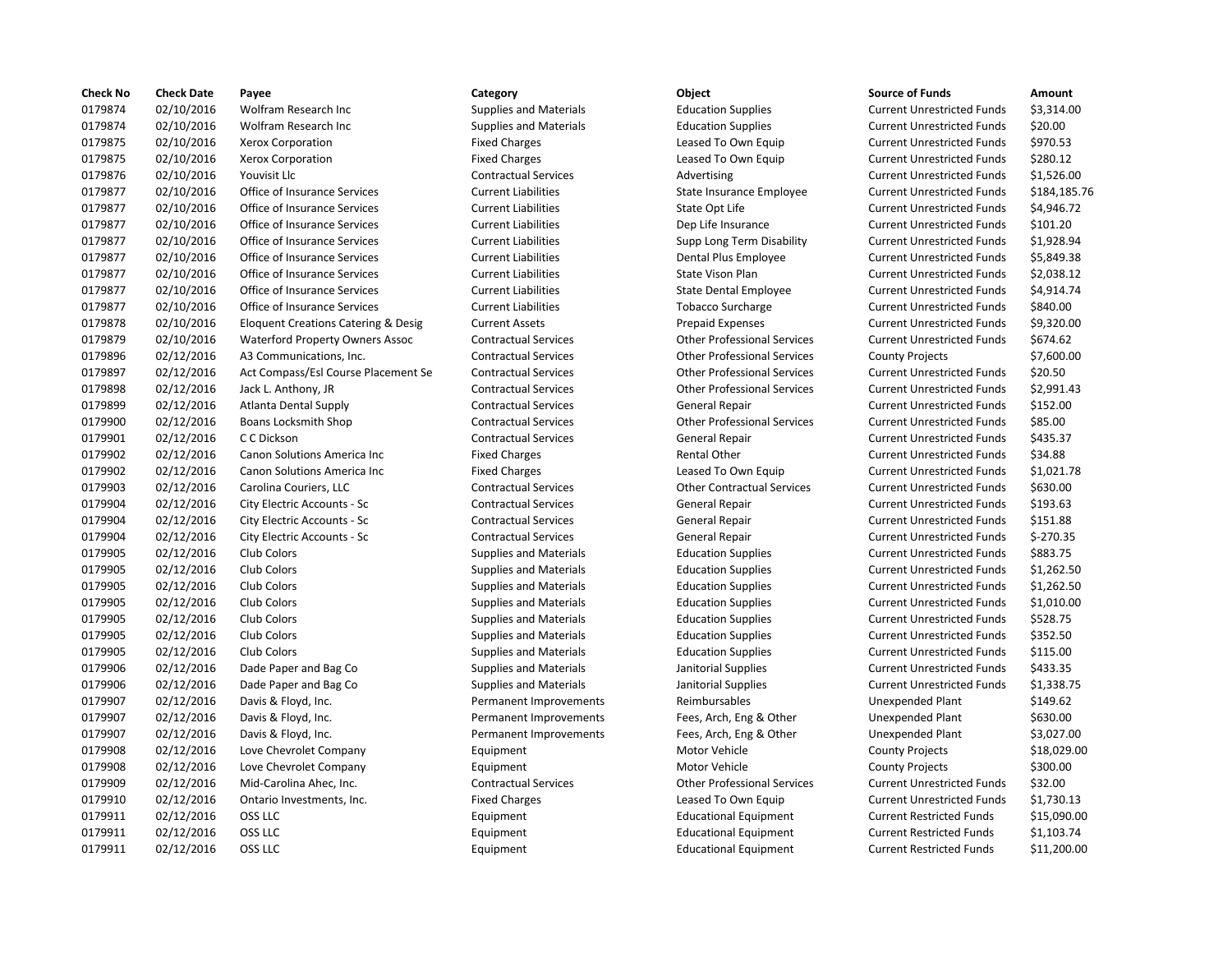| <b>Check No</b> | <b>Check Date</b> | Payee                                    | Category                         | Object                               | <b>Source of Funds</b>            | Amount    |
|-----------------|-------------------|------------------------------------------|----------------------------------|--------------------------------------|-----------------------------------|-----------|
| 0179912         | 02/12/2016        | The Pest Bureau                          | <b>Contractual Services</b>      | <b>Other Contractual Services</b>    | <b>Current Unrestricted Funds</b> | \$1,266.0 |
| 0179913         | 02/12/2016        | <b>Praxair Distribution Inc.</b>         | <b>Supplies and Materials</b>    | <b>Education Supplies</b>            | <b>Current Unrestricted Funds</b> | \$258.56  |
| 0179913         | 02/12/2016        | <b>Praxair Distribution Inc</b>          | <b>Supplies and Materials</b>    | <b>Education Supplies</b>            | <b>Current Unrestricted Funds</b> | \$505.51  |
| 0179914         | 02/12/2016        | Tg&r Landscape Group                     | <b>Contractual Services</b>      | <b>Other Professional Services</b>   | <b>County Projects</b>            | \$3,600.0 |
| 0179914         | 02/12/2016        | Tg&r Landscape Group                     | <b>Contractual Services</b>      | <b>Other Professional Services</b>   | <b>County Projects</b>            | \$6,195.0 |
| 0179915         | 02/12/2016        | <b>Unifirst Corporation</b>              | <b>Contractual Services</b>      | <b>Other Professional Services</b>   | <b>Current Unrestricted Funds</b> | \$85.82   |
| 0179916         | 02/12/2016        | United Air Filter Company                | <b>Contractual Services</b>      | General Repair                       | <b>Current Unrestricted Funds</b> | \$575.24  |
| 0179917         | 02/12/2016        | <b>United Rentals</b>                    | <b>Fixed Charges</b>             | Rental Other                         | <b>Current Unrestricted Funds</b> | \$563.63  |
| 0179917         | 02/12/2016        | <b>United Rentals</b>                    | <b>Fixed Charges</b>             | <b>Rental Other</b>                  | <b>Current Unrestricted Funds</b> | \$563.63  |
| 0179918         | 02/12/2016        | <b>Vision Scape</b>                      | <b>Contractual Services</b>      | <b>Other Professional Services</b>   | <b>County Projects</b>            | \$930.00  |
| 0179919         | 02/12/2016        | Watson Tate Savory Architects Inc        | Permanent Improvements           | Fees, Arch, Eng & Other              | Unexpended Plant                  | \$32,328  |
| 0179931         | 02/15/2016        | Phi Theta Kappa Carolinas Region         | <b>Contractual Services</b>      | <b>Education &amp; Training Serv</b> | <b>Current Unrestricted Funds</b> | \$100.00  |
| 0179931         | 02/15/2016        | Phi Theta Kappa Carolinas Region         | <b>Contractual Services</b>      | <b>Education &amp; Training Serv</b> | <b>Current Unrestricted Funds</b> | \$100.00  |
| 0179935         | 02/15/2016        | S C Tech Education Assoc                 | <b>Contractual Services</b>      | <b>Education &amp; Training Serv</b> | <b>Current Unrestricted Funds</b> | \$1,050.0 |
| 0179935         | 02/15/2016        | S C Tech Education Assoc                 | <b>Contractual Services</b>      | <b>Education &amp; Training Serv</b> | <b>Current Unrestricted Funds</b> | \$0.00    |
| 0179942         | 02/16/2016        | Cherry Tree, LLC                         | <b>Fixed Charges</b>             | Rent Non State                       | <b>Current Unrestricted Funds</b> | \$8,532.5 |
| 0179943         | 02/16/2016        | Chester Metropolitan District            | <b>Contractual Services</b>      | <b>Utilities</b>                     | <b>Current Unrestricted Funds</b> | \$68.72   |
| 0179944         | 02/16/2016        | Division of Insurance Services           | <b>Fixed Charges</b>             | <b>Insurance Non-State</b>           | <b>Current Unrestricted Funds</b> | \$603.62  |
| 0179945         | 02/16/2016        | <b>York Technical College Foundation</b> | <b>Fixed Charges</b>             | <b>Rent Non State</b>                | <b>Current Unrestricted Funds</b> | \$1,666.6 |
| 0179945         | 02/16/2016        | York Technical College Foundation        | <b>Fixed Charges</b>             | Rent Non State                       | <b>Current Unrestricted Funds</b> | \$3,082.3 |
| 0179945         | 02/16/2016        | York Technical College Foundation        | <b>Fixed Charges</b>             | <b>Rent Non State</b>                | <b>Current Unrestricted Funds</b> | \$1,607.5 |
| 0179946         | 02/16/2016        | Surveillance, Resources, and Invest      | Op Revenue - Other Current Unres | SRI                                  | <b>Current Unrestricted Funds</b> | \$218.00  |
| 0179946         | 02/16/2016        | Surveillance, Resources, and Invest      | <b>Contractual Services</b>      | <b>Other Professional Services</b>   | <b>Current Unrestricted Funds</b> | \$1,471.5 |
| 0179952         | 02/18/2016        | Accreditation Commission for Educat      | <b>Fixed Charges</b>             | Dues & Membership Fees               | <b>Current Unrestricted Funds</b> | \$1,000.0 |
| 0179954         | 02/18/2016        | Chester Metropolitan District            | <b>Contractual Services</b>      | Utilities                            | <b>Current Unrestricted Funds</b> | \$210.80  |
| 0179954         | 02/18/2016        | Chester Metropolitan District            | <b>Contractual Services</b>      | <b>Utilities</b>                     | <b>Current Unrestricted Funds</b> | \$87.91   |
| 0179964         | 02/19/2016        | Assessment Technologies Institute        | Op Revenue - Other Current Unres | ATI                                  | <b>Current Unrestricted Funds</b> | \$6,325.0 |
| 0179964         | 02/19/2016        | Assessment Technologies Institute        | Op Revenue - Other Current Unres | ATI                                  | <b>Current Unrestricted Funds</b> | \$2,550.0 |
| 0179966         | 02/22/2016        | <b>Bank of America</b>                   | <b>Current Liabilities</b>       | A/P Bank of America                  | <b>Current Unrestricted Funds</b> | \$188,17  |
| 0179967         | 02/22/2016        | Abernethy Beck, Inc.                     | Equipment                        | <b>Educational Equipment</b>         | <b>Current Restricted Funds</b>   | \$6,450.0 |
| 0179967         | 02/22/2016        | Abernethy Beck, Inc.                     | Equipment                        | <b>Educational Equipment</b>         | <b>Current Restricted Funds</b>   | \$0.00    |
| 0179967         | 02/22/2016        | Abernethy Beck, Inc.                     | Equipment                        | <b>Educational Equipment</b>         | <b>Current Restricted Funds</b>   | \$0.00    |
| 0179967         | 02/22/2016        | Abernethy Beck, Inc.                     | Equipment                        | <b>Educational Equipment</b>         | <b>Current Restricted Funds</b>   | \$460.00  |
| 0179968         | 02/22/2016        | Act Compass/Esl Course Placement Se      | <b>Contractual Services</b>      | <b>Other Professional Services</b>   | <b>Current Unrestricted Funds</b> | \$394.50  |
| 0179969         | 02/22/2016        | Airgas Usa, Llc                          | <b>Supplies and Materials</b>    | <b>Education Supplies</b>            | <b>Current Unrestricted Funds</b> | \$12.33   |
| 0179969         | 02/22/2016        | Airgas Usa, Llc                          | <b>Supplies and Materials</b>    | <b>Education Supplies</b>            | <b>Current Unrestricted Funds</b> | \$129.00  |
| 0179970         | 02/22/2016        | Allfire Services, Llc                    | <b>Contractual Services</b>      | <b>Other Professional Services</b>   | <b>Current Unrestricted Funds</b> | \$2,165.9 |
| 0179971         | 02/22/2016        | <b>Atlanta Dental Supply</b>             | <b>Contractual Services</b>      | General Repair                       | <b>Current Unrestricted Funds</b> | \$160.85  |
| 0179972         | 02/22/2016        | Canon Solutions America Inc              | <b>Supplies and Materials</b>    | <b>Photocopy Supplies</b>            | <b>Current Unrestricted Funds</b> | \$210.43  |
| 0179973         | 02/22/2016        | Cox's Rock Hill Inc                      | <b>Contractual Services</b>      | <b>Other Professional Services</b>   | <b>Current Unrestricted Funds</b> | \$1,140.0 |
| 0179974         | 02/22/2016        | Dade Paper and Bag Co                    | <b>Supplies and Materials</b>    | Janitorial Supplies                  | <b>Current Unrestricted Funds</b> | \$266.72  |
| 0179974         | 02/22/2016        | Dade Paper and Bag Co                    | <b>Supplies and Materials</b>    | Janitorial Supplies                  | <b>Current Unrestricted Funds</b> | \$479.90  |
| 0179975         | 02/22/2016        | Daikin Applied Americas, Inc.            | <b>Contractual Services</b>      | <b>Other Professional Services</b>   | <b>Current Unrestricted Funds</b> | \$1,240.0 |
| 0179976         | 02/22/2016        | <b>Education to Go</b>                   | <b>Contractual Services</b>      | <b>Other Professional Services</b>   | <b>Current Unrestricted Funds</b> | \$585.00  |
| 0179976         | 02/22/2016        | <b>Education to Go</b>                   | <b>Contractual Services</b>      | <b>Other Professional Services</b>   | <b>Current Unrestricted Funds</b> | \$312.00  |
| 0179976         | 02/22/2016        | <b>Education to Go</b>                   | <b>Contractual Services</b>      | <b>Other Professional Services</b>   | <b>Current Unrestricted Funds</b> | \$130.00  |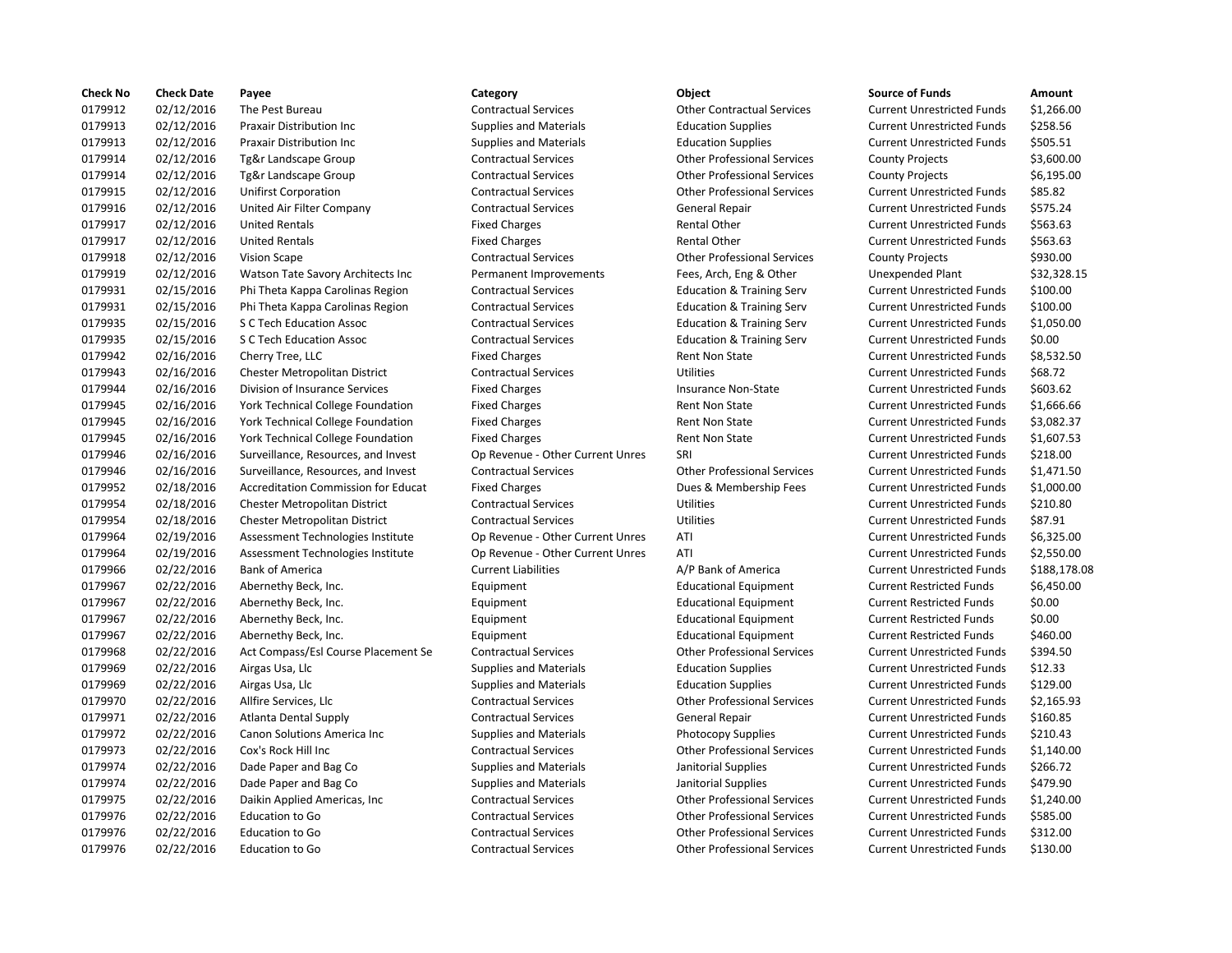| <b>Check No</b> | <b>Check Date</b> | Payee                            | Category                      | <b>Object</b>                      | <b>Source of Funds</b>            | Amount     |
|-----------------|-------------------|----------------------------------|-------------------------------|------------------------------------|-----------------------------------|------------|
| 0179976         | 02/22/2016        | <b>Education to Go</b>           | <b>Contractual Services</b>   | <b>Other Professional Services</b> | <b>Current Unrestricted Funds</b> | \$538.00   |
| 0179976         | 02/22/2016        | Education to Go                  | <b>Contractual Services</b>   | <b>Other Professional Services</b> | <b>Current Unrestricted Funds</b> | \$130.00   |
| 0179976         | 02/22/2016        | <b>Education to Go</b>           | <b>Contractual Services</b>   | <b>Other Professional Services</b> | <b>Current Unrestricted Funds</b> | \$470.00   |
| 0179976         | 02/22/2016        | <b>Education to Go</b>           | <b>Contractual Services</b>   | <b>Other Professional Services</b> | <b>Current Unrestricted Funds</b> | \$65.00    |
| 0179976         | 02/22/2016        | <b>Education to Go</b>           | <b>Contractual Services</b>   | <b>Other Professional Services</b> | <b>Current Unrestricted Funds</b> | \$13.50    |
| 0179976         | 02/22/2016        | <b>Education to Go</b>           | <b>Contractual Services</b>   | <b>Other Professional Services</b> | <b>Current Unrestricted Funds</b> | \$65.00    |
| 0179976         | 02/22/2016        | <b>Education to Go</b>           | <b>Contractual Services</b>   | <b>Other Professional Services</b> | <b>Current Unrestricted Funds</b> | \$2.25     |
| 0179976         | 02/22/2016        | <b>Education to Go</b>           | <b>Contractual Services</b>   | <b>Other Professional Services</b> | <b>Current Unrestricted Funds</b> | $$-832.00$ |
| 0179976         | 02/22/2016        | <b>Education to Go</b>           | <b>Contractual Services</b>   | <b>Other Professional Services</b> | <b>Current Unrestricted Funds</b> | $$-312.00$ |
| 0179977         | 02/22/2016        | Ellucian Inc                     | <b>Contractual Services</b>   | <b>Other Professional Services</b> | <b>Current Unrestricted Funds</b> | \$3,088.5  |
| 0179977         | 02/22/2016        | Ellucian Inc                     | <b>Contractual Services</b>   | <b>Other Professional Services</b> | <b>Current Unrestricted Funds</b> | \$639.00   |
| 0179978         | 02/22/2016        | <b>Gateway Supply Company</b>    | <b>Contractual Services</b>   | General Repair                     | <b>Current Unrestricted Funds</b> | \$73.53    |
| 0179978         | 02/22/2016        | <b>Gateway Supply Company</b>    | <b>Contractual Services</b>   | General Repair                     | <b>Current Unrestricted Funds</b> | $$-1.37$   |
| 0179978         | 02/22/2016        | Gateway Supply Company           | <b>Contractual Services</b>   | General Repair                     | <b>Current Unrestricted Funds</b> | \$0.01     |
| 0179978         | 02/22/2016        | Gateway Supply Company           | <b>Contractual Services</b>   | General Repair                     | <b>Current Unrestricted Funds</b> | $$-47.46$  |
| 0179978         | 02/22/2016        | <b>Gateway Supply Company</b>    | <b>Contractual Services</b>   | General Repair                     | <b>Current Unrestricted Funds</b> | $$-19.84$  |
| 0179978         | 02/22/2016        | <b>Gateway Supply Company</b>    | <b>Contractual Services</b>   | General Repair                     | <b>Current Unrestricted Funds</b> | \$2,372.9  |
| 0179978         | 02/22/2016        | <b>Gateway Supply Company</b>    | <b>Contractual Services</b>   | General Repair                     | <b>Current Unrestricted Funds</b> | \$2.00     |
| 0179978         | 02/22/2016        | Gateway Supply Company           | <b>Contractual Services</b>   | General Repair                     | <b>Current Unrestricted Funds</b> | \$100.00   |
| 0179978         | 02/22/2016        | <b>Gateway Supply Company</b>    | <b>Contractual Services</b>   | General Repair                     | <b>Current Unrestricted Funds</b> | \$990.00   |
| 0179978         | 02/22/2016        | Gateway Supply Company           | <b>Contractual Services</b>   | General Repair                     | <b>Current Unrestricted Funds</b> | \$2.00     |
| 0179979         | 02/22/2016        | Interior Plantscapes Llc         | <b>Contractual Services</b>   | <b>Other Professional Services</b> | <b>Current Unrestricted Funds</b> | \$305.00   |
| 0179980         | 02/22/2016        | Keck and Wood, Inc               | Permanent Improvements        | Fees, Arch, Eng & Other            | <b>County Projects</b>            | \$4,000.0  |
| 0179981         | 02/22/2016        | Kone Inc. 6082                   | <b>Contractual Services</b>   | <b>Other Contractual Services</b>  | <b>Current Unrestricted Funds</b> | \$440.00   |
| 0179982         | 02/22/2016        | Love Security Services Inc       | <b>Contractual Services</b>   | <b>Other Contractual Services</b>  | <b>Current Unrestricted Funds</b> | \$588.60   |
| 0179983         | 02/22/2016        | Lowes Home Centers               | <b>Contractual Services</b>   | General Repair                     | <b>Current Unrestricted Funds</b> | \$113.55   |
| 0179983         | 02/22/2016        | Lowes Home Centers               | <b>Contractual Services</b>   | General Repair                     | <b>Current Unrestricted Funds</b> | \$121.84   |
| 0179983         | 02/22/2016        | Lowes Home Centers               | <b>Contractual Services</b>   | General Repair                     | <b>Current Unrestricted Funds</b> | \$157.23   |
| 0179984         | 02/22/2016        | <b>Record Storage Systems</b>    | <b>Contractual Services</b>   | Data Processing Serv               | <b>Current Unrestricted Funds</b> | \$149.60   |
| 0179985         | 02/22/2016        | Red Truck Investments Inc.       | <b>Contractual Services</b>   | Advertising                        | <b>Current Unrestricted Funds</b> | \$2,780.0  |
| 0179986         | 02/22/2016        | Sign Techniques                  | <b>Contractual Services</b>   | <b>Other Professional Services</b> | <b>Current Unrestricted Funds</b> | \$3.75     |
| 0179986         | 02/22/2016        | Sign Techniques                  | <b>Contractual Services</b>   | <b>Other Professional Services</b> | <b>Current Unrestricted Funds</b> | \$219.26   |
| 0179987         | 02/22/2016        | Snipes                           | <b>Supplies and Materials</b> | Janitorial Supplies                | <b>Current Unrestricted Funds</b> | \$107.54   |
| 0179987         | 02/22/2016        | Snipes                           | Supplies and Materials        | Janitorial Supplies                | <b>Current Unrestricted Funds</b> | \$65.48    |
| 0179988         | 02/22/2016        | Terminix Service Inc             | <b>Contractual Services</b>   | <b>Other Contractual Services</b>  | <b>Current Unrestricted Funds</b> | \$90.00    |
| 0179988         | 02/22/2016        | <b>Terminix Service Inc</b>      | <b>Contractual Services</b>   | <b>Other Contractual Services</b>  | <b>Current Unrestricted Funds</b> | \$55.00    |
| 0179989         | 02/22/2016        | WRBK Oldies 90.3 Fm              | <b>Contractual Services</b>   | Advertising                        | <b>Current Unrestricted Funds</b> | \$335.00   |
| 0179990         | 02/22/2016        | Xerox Corporation                | <b>Contractual Services</b>   | Printing                           | <b>Current Unrestricted Funds</b> | \$7,819.6  |
| 0179990         | 02/22/2016        | Xerox Corporation                | <b>Contractual Services</b>   | Printing                           | <b>Current Unrestricted Funds</b> | \$7,532.4  |
| 0179990         | 02/22/2016        | Xerox Corporation                | <b>Fixed Charges</b>          | Leased To Own Equip                | <b>Current Unrestricted Funds</b> | \$257.27   |
| 0179990         | 02/22/2016        | Xerox Corporation                | <b>Fixed Charges</b>          | Leased To Own Equip                | <b>Current Unrestricted Funds</b> | \$758.35   |
| 0179991         | 02/22/2016        | Airgas Usa, Llc                  | <b>Supplies and Materials</b> | <b>Education Supplies</b>          | <b>Current Unrestricted Funds</b> | \$171.20   |
| 0179992         | 02/22/2016        | Ameripride Services Inc          | <b>Supplies and Materials</b> | <b>Major Supplies</b>              | <b>Current Unrestricted Funds</b> | \$335.29   |
| 0179993         | 02/22/2016        | <b>Boans Locksmith Shop</b>      | <b>Contractual Services</b>   | <b>Other Professional Services</b> | <b>Current Unrestricted Funds</b> | \$116.38   |
| 0179994         | 02/22/2016        | Caretaker Management Service Inc | <b>Contractual Services</b>   | <b>Other Professional Services</b> | <b>Current Unrestricted Funds</b> | \$400.00   |
| 0179994         | 02/22/2016        | Caretaker Management Service Inc | <b>Contractual Services</b>   | <b>Other Contractual Services</b>  | <b>Current Unrestricted Funds</b> | \$1,205.0  |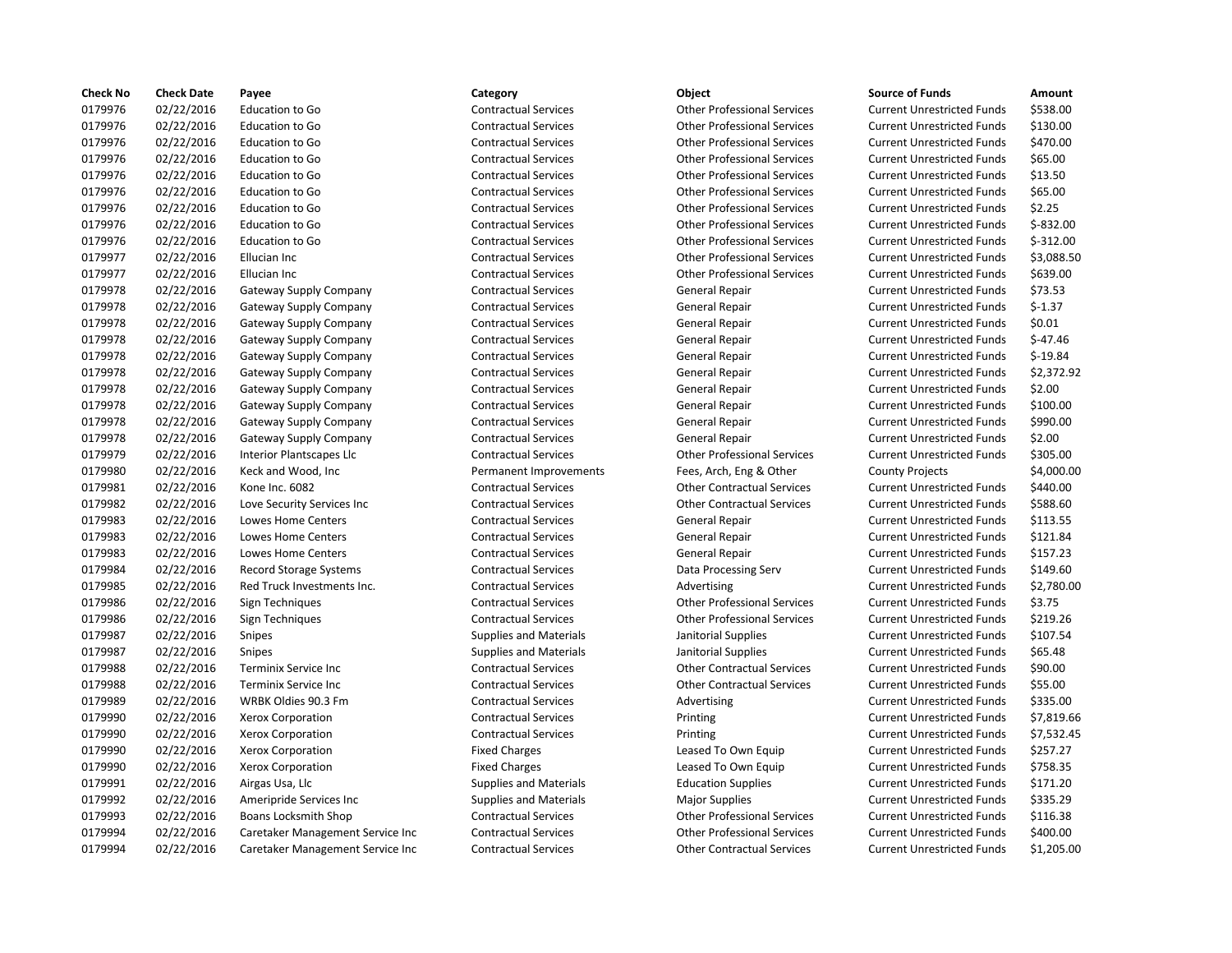| <b>Check No</b> | <b>Check Date</b> | Payee                                     | Category                      | Object                             | <b>Source of Funds</b>            | Amount      |
|-----------------|-------------------|-------------------------------------------|-------------------------------|------------------------------------|-----------------------------------|-------------|
| 0179994         | 02/22/2016        | Caretaker Management Service Inc          | <b>Contractual Services</b>   | <b>Other Professional Services</b> | <b>Current Unrestricted Funds</b> | \$950.00    |
| 0179995         | 02/22/2016        | Chef's Catering                           | <b>Supplies and Materials</b> | <b>Food Supplies</b>               | <b>Current Unrestricted Funds</b> | \$1,475.50  |
| 0179996         | 02/22/2016        | <b>ESP Associates PA</b>                  | Permanent Improvements        | Fees, Arch, Eng & Other            | Master Plan                       | \$5,690.00  |
| 0179997         | 02/22/2016        | Graybar Electric Co                       | <b>Contractual Services</b>   | General Repair                     | <b>Current Unrestricted Funds</b> | \$197.31    |
| 0179997         | 02/22/2016        | Graybar Electric Co                       | <b>Contractual Services</b>   | General Repair                     | <b>Current Unrestricted Funds</b> | \$99.82     |
| 0179997         | 02/22/2016        | Graybar Electric Co                       | <b>Contractual Services</b>   | <b>General Repair</b>              | <b>Current Unrestricted Funds</b> | \$88.34     |
| 0179998         | 02/22/2016        | Honey Baked Ham Company                   | <b>Supplies and Materials</b> | <b>Food Supplies</b>               | <b>Current Unrestricted Funds</b> | \$2,260.12  |
| 0179999         | 02/22/2016        | Love Security Services Inc                | <b>Contractual Services</b>   | <b>Other Contractual Services</b>  | <b>Current Unrestricted Funds</b> | \$405.00    |
| 0180000         | 02/22/2016        | <b>Maxient LLC</b>                        | <b>Contractual Services</b>   | <b>Other Professional Services</b> | <b>Current Unrestricted Funds</b> | \$3,000.00  |
| 0180000         | 02/22/2016        | <b>Maxient LLC</b>                        | <b>Contractual Services</b>   | <b>Other Professional Services</b> | <b>Current Unrestricted Funds</b> | \$3,000.00  |
| 0180000         | 02/22/2016        | <b>Maxient LLC</b>                        | <b>Contractual Services</b>   | <b>Other Contractual Services</b>  | <b>Current Restricted Funds</b>   | \$4,000.00  |
| 0180001         | 02/22/2016        | <b>Medical Shipment LLC</b>               | Equipment                     | <b>Educational Equipment</b>       | <b>Current Restricted Funds</b>   | \$22,000.00 |
| 0180001         | 02/22/2016        | <b>Medical Shipment LLC</b>               | Equipment                     | <b>Educational Equipment</b>       | <b>Current Restricted Funds</b>   | \$899.00    |
| 0180001         | 02/22/2016        | <b>Medical Shipment LLC</b>               | Equipment                     | <b>Educational Equipment</b>       | <b>Current Restricted Funds</b>   | \$1,602.93  |
| 0180002         | 02/22/2016        | <b>Melanie Rowe Catering</b>              | <b>Supplies and Materials</b> | <b>Food Supplies</b>               | <b>Current Unrestricted Funds</b> | \$1,904.59  |
| 0180003         | 02/22/2016        | Merus Refreshment Services Inc            | <b>Supplies and Materials</b> | <b>Food Supplies</b>               | <b>Current Unrestricted Funds</b> | \$368.29    |
| 0180004         | 02/22/2016        | Mid-Carolina Ahec, Inc.                   | <b>Contractual Services</b>   | <b>Other Professional Services</b> | <b>Current Unrestricted Funds</b> | \$28.00     |
| 0180004         | 02/22/2016        | Mid-Carolina Ahec, Inc.                   | <b>Contractual Services</b>   | <b>Other Professional Services</b> | <b>Current Unrestricted Funds</b> | \$28.00     |
| 0180005         | 02/22/2016        | Partnership Among S C Academic Libr       | Equipment                     | Library Books, Maps & Film         | <b>Current Unrestricted Funds</b> | \$944.00    |
| 0180006         | 02/22/2016        | Quality Cleaning Janitorial Service       | <b>Contractual Services</b>   | <b>Other Professional Services</b> | <b>Current Unrestricted Funds</b> | \$395.00    |
| 0180007         | 02/22/2016        | Quick Fuel                                | <b>Supplies and Materials</b> | Fuel                               | <b>Current Unrestricted Funds</b> | \$656.29    |
| 0180008         | 02/22/2016        | Katherine R. Simpson                      | <b>Contractual Services</b>   | <b>Other Professional Services</b> | <b>Current Unrestricted Funds</b> | \$1,125.00  |
| 0180009         | 02/22/2016        | Staffmark                                 | <b>Contractual Services</b>   | <b>Other Professional Services</b> | <b>Current Unrestricted Funds</b> | \$175.92    |
| 0180009         | 02/22/2016        | <b>Staffmark</b>                          | <b>Contractual Services</b>   | <b>Other Professional Services</b> | <b>Current Unrestricted Funds</b> | \$293.20    |
| 0180009         | 02/22/2016        | Staffmark                                 | <b>Contractual Services</b>   | <b>Other Contractual Services</b>  | <b>Current Unrestricted Funds</b> | \$343.98    |
| 0180009         | 02/22/2016        | Staffmark                                 | <b>Contractual Services</b>   | <b>Other Contractual Services</b>  | <b>Current Unrestricted Funds</b> | \$509.36    |
| 0180010         | 02/22/2016        | Valley Proteins, Inc.                     | <b>Contractual Services</b>   | <b>Other Professional Services</b> | <b>Current Unrestricted Funds</b> | \$275.00    |
| 0180011         | 02/22/2016        | <b>Waiter's Choice Catering</b>           | <b>Supplies and Materials</b> | <b>Food Supplies</b>               | <b>Current Unrestricted Funds</b> | \$496.41    |
| 0180011         | 02/22/2016        | <b>Waiter's Choice Catering</b>           | <b>Supplies and Materials</b> | <b>Food Supplies</b>               | <b>Current Unrestricted Funds</b> | \$263.61    |
| 0180022         | 02/26/2016        | <b>Chester County Chamber of Commerce</b> | <b>Fixed Charges</b>          | Dues & Membership Fees             | <b>Current Unrestricted Funds</b> | \$350.00    |
| 0180024         | 02/26/2016        | Greater York Chamber of Commerce          | <b>Fixed Charges</b>          | Dues & Membership Fees             | <b>Current Unrestricted Funds</b> | \$310.00    |
| 0180024         | 02/26/2016        | <b>Greater York Chamber of Commerce</b>   | <b>Supplies and Materials</b> | <b>Other Supplies</b>              | <b>Current Unrestricted Funds</b> | \$25.00     |
| 0180028         | 02/26/2016        | <b>Business Card</b>                      | Travel                        | Out of State Lodging               | <b>Current Unrestricted Funds</b> | \$334.88    |
| 0180028         | 02/26/2016        | <b>Business Card</b>                      | Travel                        | Out of State Lodging               | <b>Current Unrestricted Funds</b> | \$727.55    |
| 0180028         | 02/26/2016        | <b>Business Card</b>                      | Travel                        | Out of State Air Trans             | <b>Current Unrestricted Funds</b> | \$25.00     |
| 0180028         | 02/26/2016        | <b>Business Card</b>                      | Travel                        | Out of State Misc Travel           | <b>Current Unrestricted Funds</b> | \$59.83     |
| 0180028         | 02/26/2016        | <b>Business Card</b>                      | Travel                        | Out of State Other Trans           | <b>Current Unrestricted Funds</b> | \$20.00     |
| 0180028         | 02/26/2016        | <b>Business Card</b>                      | Travel                        | Out of State Other Trans           | <b>Current Unrestricted Funds</b> | \$433.11    |
| 0180030         | 02/29/2016        | S C Retirement System                     | <b>Contractual Services</b>   | <b>Other Contractual Services</b>  | <b>Current Unrestricted Funds</b> | \$62.87     |
| 0180030         | 02/29/2016        | S C Retirement System                     | <b>Contractual Services</b>   | <b>Other Contractual Services</b>  | <b>Current Unrestricted Funds</b> | \$5.93      |
| 0180030         | 02/29/2016        | S C Retirement System                     | <b>Contractual Services</b>   | <b>Other Contractual Services</b>  | <b>Current Unrestricted Funds</b> | \$23.49     |
| 0180031         | 02/29/2016        | Adams Outdoor Advertising of Nc           | <b>Contractual Services</b>   | Advertising                        | <b>Current Unrestricted Funds</b> | \$1,650.00  |
| 0180032         | 02/29/2016        | <b>Arcpoint Labs</b>                      | <b>Contractual Services</b>   | <b>Other Professional Services</b> | <b>Current Unrestricted Funds</b> | \$30.00     |
| 0180032         | 02/29/2016        | <b>Arcpoint Labs</b>                      | <b>Contractual Services</b>   | <b>Other Professional Services</b> | <b>Current Unrestricted Funds</b> | \$30.00     |
| 0180032         | 02/29/2016        | <b>Arcpoint Labs</b>                      | <b>Contractual Services</b>   | <b>Other Professional Services</b> | <b>Current Unrestricted Funds</b> | \$30.00     |
| 0180032         | 02/29/2016        | <b>Arcpoint Labs</b>                      | <b>Contractual Services</b>   | <b>Other Professional Services</b> | <b>Current Unrestricted Funds</b> | \$30.00     |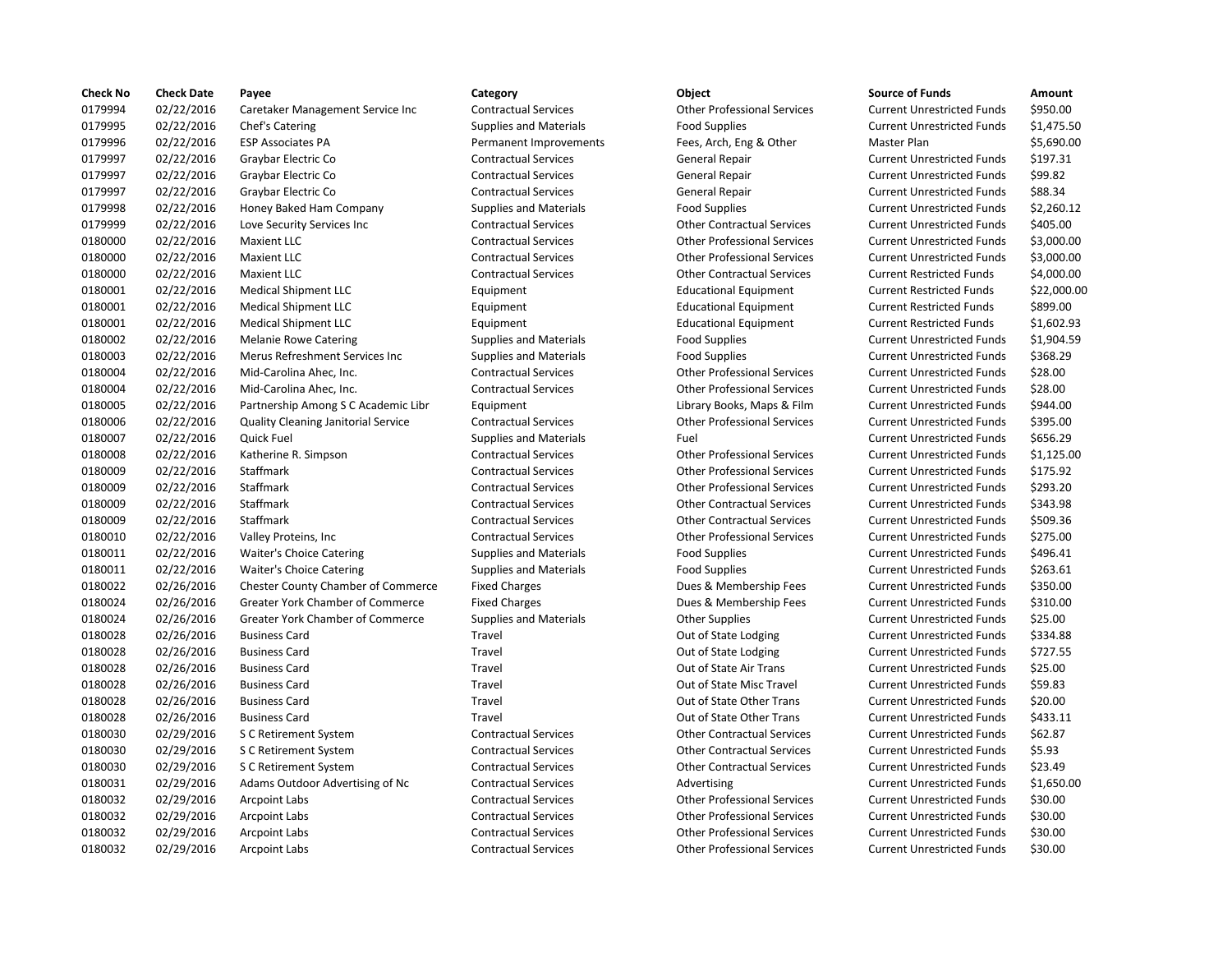| <b>Check No</b> | <b>Check Date</b> | Payee                               | Category                      | <b>Object</b>                        | <b>Source of Funds</b>            | Amount    |
|-----------------|-------------------|-------------------------------------|-------------------------------|--------------------------------------|-----------------------------------|-----------|
| 0180032         | 02/29/2016        | <b>Arcpoint Labs</b>                | <b>Contractual Services</b>   | <b>Other Professional Services</b>   | <b>Current Unrestricted Funds</b> | \$30.00   |
| 0180033         | 02/29/2016        | COLLEGE SCHEDULER, LLC              | <b>Contractual Services</b>   | <b>Other Professional Services</b>   | <b>Current Restricted Funds</b>   | \$20,000  |
| 0180034         | 02/29/2016        | Dell Computer Corporation           | <b>Supplies and Materials</b> | <b>Education Supplies</b>            | <b>Current Restricted Funds</b>   | \$9,120.0 |
| 0180035         | 02/29/2016        | <b>Ebsco Subscription Services</b>  | Equipment                     | Library Books, Maps & Film           | <b>Current Unrestricted Funds</b> | \$25.10   |
| 0180036         | 02/29/2016        | Education to Go                     | <b>Contractual Services</b>   | <b>Other Professional Services</b>   | <b>Current Unrestricted Funds</b> | \$130.00  |
| 0180036         | 02/29/2016        | Education to Go                     | <b>Contractual Services</b>   | <b>Other Professional Services</b>   | <b>Current Unrestricted Funds</b> | \$65.00   |
| 0180036         | 02/29/2016        | Education to Go                     | <b>Contractual Services</b>   | <b>Other Professional Services</b>   | <b>Current Unrestricted Funds</b> | \$2.25    |
| 0180036         | 02/29/2016        | Education to Go                     | <b>Contractual Services</b>   | <b>Other Professional Services</b>   | <b>Current Unrestricted Funds</b> | $$-67.25$ |
| 0180037         | 02/29/2016        | <b>ESP Associates PA</b>            | Permanent Improvements        | Fees, Arch, Eng & Other              | Unexpended Plant                  | \$216.50  |
| 0180037         | 02/29/2016        | <b>ESP Associates PA</b>            | Permanent Improvements        | Reimbursables                        | Unexpended Plant                  | \$15.15   |
| 0180038         | 02/29/2016        | Fortune Academy Inc                 | <b>Contractual Services</b>   | <b>Other Professional Services</b>   | <b>Current Unrestricted Funds</b> | \$5,167.5 |
| 0180038         | 02/29/2016        | Fortune Academy Inc                 | <b>Contractual Services</b>   | <b>Other Professional Services</b>   | <b>Current Unrestricted Funds</b> | \$7,234.5 |
| 0180038         | 02/29/2016        | Fortune Academy Inc                 | <b>Contractual Services</b>   | <b>Other Professional Services</b>   | <b>Current Unrestricted Funds</b> | \$1,991.7 |
| 0180039         | 02/29/2016        | Grace Outdoor, LLC                  | <b>Contractual Services</b>   | Advertising                          | <b>Current Unrestricted Funds</b> | \$2,000.0 |
| 0180040         | 02/29/2016        | Graybar Electric Co                 | Permanent Improvements        | Other Permanent Imp                  | <b>Unexpended Plant</b>           | \$7,177.8 |
| 0180041         | 02/29/2016        | <b>Herald Publishing</b>            | <b>Contractual Services</b>   | Advertising                          | <b>Current Unrestricted Funds</b> | \$65.52   |
| 0180042         | 02/29/2016        | Mid-Carolina Ahec, Inc.             | <b>Contractual Services</b>   | <b>Other Professional Services</b>   | <b>Current Unrestricted Funds</b> | \$20.00   |
| 0180043         | 02/29/2016        | Professional Printers Inc           | <b>Supplies and Materials</b> | Promotional                          | <b>Current Unrestricted Funds</b> | \$1,573.0 |
| 0180043         | 02/29/2016        | <b>Professional Printers Inc</b>    | <b>Supplies and Materials</b> | Promotional                          | <b>Current Unrestricted Funds</b> | \$190.71  |
| 0180044         | 02/29/2016        | S C Chapter National Safety Council | <b>Supplies and Materials</b> | <b>Education Supplies</b>            | <b>Current Unrestricted Funds</b> | \$2,572.3 |
| 0180045         | 02/29/2016        | Siteone Landscape Supply, Llc       | <b>Contractual Services</b>   | <b>Other Professional Services</b>   | <b>County Projects</b>            | \$2,065.0 |
| 0180045         | 02/29/2016        | Siteone Landscape Supply, Llc       | <b>Contractual Services</b>   | <b>Other Professional Services</b>   | <b>County Projects</b>            | \$0.01    |
| 0180046         | 02/29/2016        | Snipes                              | <b>Supplies and Materials</b> | Janitorial Supplies                  | <b>Current Unrestricted Funds</b> | \$114.97  |
| 0180047         | 02/29/2016        | Staffmark                           | <b>Contractual Services</b>   | <b>Other Contractual Services</b>    | <b>Current Unrestricted Funds</b> | \$175.92  |
| 0180047         | 02/29/2016        | Staffmark                           | <b>Contractual Services</b>   | <b>Other Contractual Services</b>    | <b>Current Unrestricted Funds</b> | \$293.20  |
| 0180047         | 02/29/2016        | Staffmark                           | <b>Contractual Services</b>   | <b>Other Contractual Services</b>    | <b>Current Unrestricted Funds</b> | \$293.20  |
| E0006826        | 02/05/2016        | <b>YTC</b> Employee                 | <b>Fixed Charges</b>          | Dues & Membership Fees               | <b>Current Unrestricted Funds</b> | \$75.00   |
| E0006827        | 02/05/2016        | <b>YTC Employee</b>                 | <b>Current Liabilities</b>    | ING 403B TSA                         | <b>Current Unrestricted Funds</b> | \$50.00   |
| E0006828        | 02/09/2016        | <b>YTC Employee</b>                 | Travel                        | Out of State Priv Auto               | <b>Current Unrestricted Funds</b> | \$19.85   |
| E0006829        | 02/09/2016        | <b>YTC Employee</b>                 | Travel                        | Out of State Other Trans             | <b>Current Unrestricted Funds</b> | \$80.27   |
| E0006829        | 02/09/2016        | <b>YTC Employee</b>                 | Travel                        | Out of State Misc Travel             | <b>Current Unrestricted Funds</b> | \$36.00   |
| E0006829        | 02/09/2016        | <b>YTC Employee</b>                 | Travel                        | Out of State Meals                   | <b>Current Unrestricted Funds</b> | \$85.00   |
| E0006829        | 02/09/2016        | <b>YTC Employee</b>                 | Travel                        | Out of State Lodging                 | <b>Current Unrestricted Funds</b> | \$702.00  |
| E0006829        | 02/09/2016        | <b>YTC</b> Employee                 | Travel                        | Out of State Air Trans               | <b>Current Unrestricted Funds</b> | \$25.00   |
| E0006830        | 02/09/2016        | <b>YTC Employee</b>                 | Travel                        | In State Priv Auto                   | <b>Current Unrestricted Funds</b> | \$206.56  |
| E0006831        | 02/09/2016        | <b>YTC</b> Employee                 | Travel                        | Out of State Meals                   | <b>Current Unrestricted Funds</b> | \$9.00    |
| E0006832        | 02/09/2016        | <b>YTC Employee</b>                 | Travel                        | Out of State Meals                   | <b>Current Unrestricted Funds</b> | \$24.81   |
| E0006833        | 02/09/2016        | <b>YTC</b> Employee                 | Travel                        | Out of State Meals                   | <b>Current Unrestricted Funds</b> | \$137.00  |
| E0006834        | 02/09/2016        | <b>YTC Employee</b>                 | <b>Contractual Services</b>   | <b>Education &amp; Training Serv</b> | <b>Current Unrestricted Funds</b> | \$2,000.0 |
| E0006835        | 02/10/2016        | <b>YTC Employee</b>                 | Travel                        | In State Priv Auto                   | <b>Current Unrestricted Funds</b> | \$72.34   |
| E0006836        | 02/10/2016        | <b>YTC Employee</b>                 | Travel                        | In State Priv Auto                   | <b>Current Unrestricted Funds</b> | \$79.81   |
| E0006837        | 02/10/2016        | <b>YTC Employee</b>                 | Travel                        | In State Priv Auto                   | <b>Current Unrestricted Funds</b> | \$39.78   |
| E0006838        | 02/10/2016        | <b>YTC Employee</b>                 | Travel                        | In State Priv Auto                   | <b>Current Unrestricted Funds</b> | \$311.76  |
| E0006839        | 02/12/2016        | <b>YTC Employee</b>                 | Travel                        | In State Priv Auto                   | <b>Current Unrestricted Funds</b> | \$208.91  |
| E0006840        | 02/12/2016        | <b>YTC Employee</b>                 | Travel                        | In State Priv Auto                   | <b>Current Unrestricted Funds</b> | \$12.55   |
| F0006841        | 02/18/2016        | YTC Employee                        | Travel                        | In State Misc Travel Exp             | <b>Current Unrestricted Funds</b> | \$3.00    |